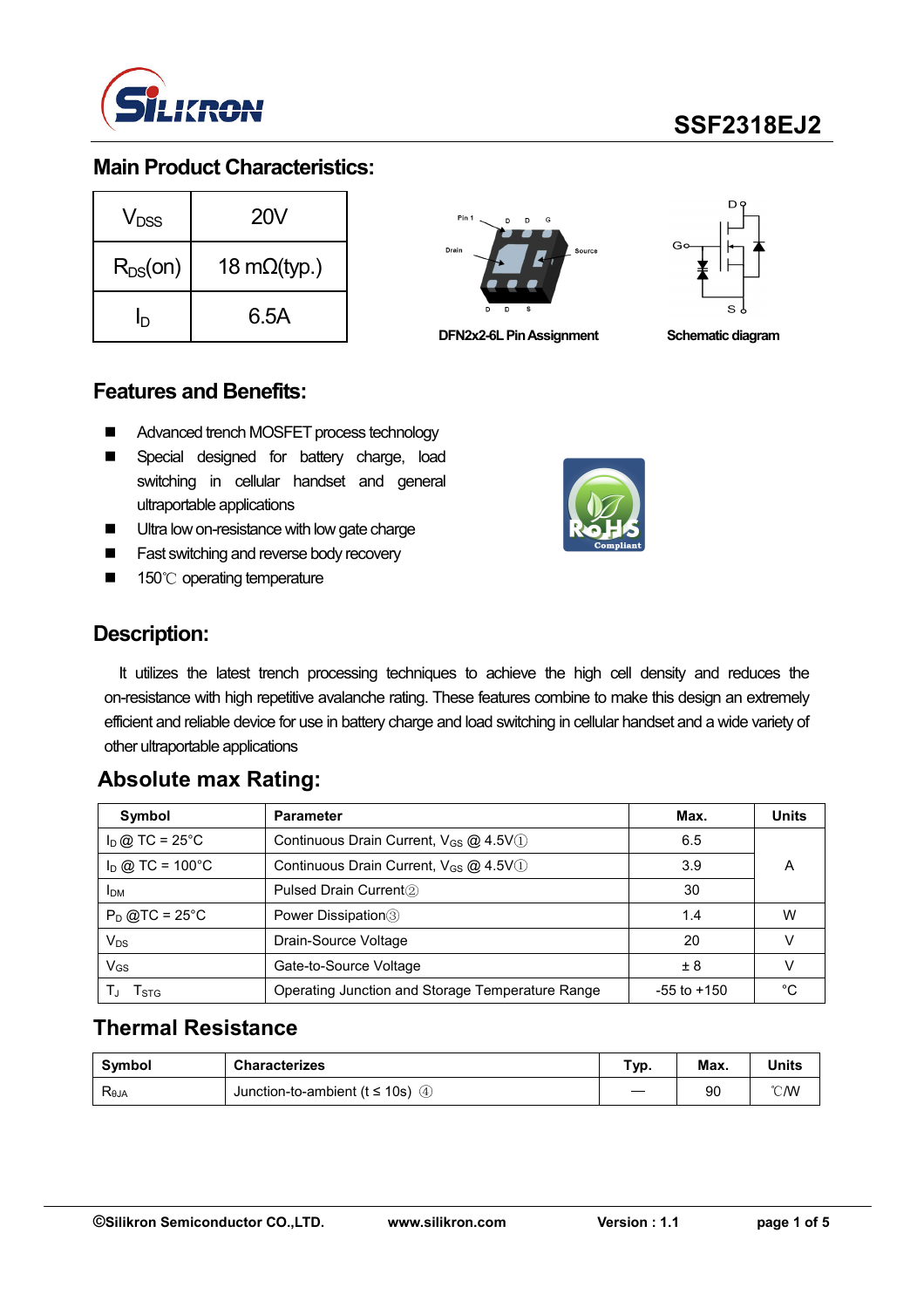

| Symbol                  | <b>Parameter</b>                     | Min. | Typ.           | Max.  | <b>Units</b> | <b>Conditions</b>                     |
|-------------------------|--------------------------------------|------|----------------|-------|--------------|---------------------------------------|
| $V_{(BR)DSS}$           | Drain-to-Source breakdown voltage    | 20   |                |       | $\vee$       | $V_{GS} = 0V$ , $I_D = 250 \mu A$     |
| $R_{DS(on)}$            | Static Drain-to-Source on-resistance |      | 18             | 22    | $m\Omega$    | $V_{GS} = 4.5V$ , $I_D = 6.5A$        |
|                         |                                      |      | 21             | 30    |              | $V_{GS} = 2.5V$ , $I_D = 5.5A$        |
| $V_{GS(th)}$            | Gate threshold voltage               | 0.4  | 0.6            | 1     | V            | $V_{DS} = V_{GS}$ , $I_D = 250 \mu A$ |
| <b>I</b> <sub>DSS</sub> | Drain-to-Source leakage current      |      |                | 1     | μA           | $V_{DS}$ = 20V, $V_{GS}$ = 0V         |
|                         | Gate-to-Source forward leakage       |      |                | 10    |              | $V_{GS} = 8V$                         |
| $I_{GSS}$               |                                      |      |                | $-10$ | μA           | $V_{GS} = -8V$                        |
| $g_{FS}$                | <b>Forward Transconductance</b>      |      | $\overline{7}$ |       | S            | $V_{DS} = 5V$ , $I_D = 6.5A$          |
| $Q_g$                   | Total gate charge                    |      | 10             |       |              | $I_D = 6.5A$ ,                        |
| $Q_{gs}$                | Gate-to-Source charge                |      | 2.3            |       | nC           | $V_{DD} = 10V$ ,                      |
| $Q_{gd}$                | Gate-to-Drain("Miller") charge       |      | 3              |       |              | $V_{GS} = 4.5V$                       |
| $t_{d(on)}$             | Turn-on delay time                   |      | 6.5            |       | nS           | $V_{GS} = 5V$ ,                       |
| $t_{r}$                 | Rise time                            |      | 13             |       |              | $V_{DD} = 10V$ ,                      |
| $t_{d(\text{off})}$     | Turn-Off delay time                  |      | 50             |       |              | $I_D = 1A$ .                          |
| t                       | Fall time                            |      | 30             |       |              | $R_{\text{GEN}} = 3\Omega$            |
| $C_{iss}$               | Input capacitance                    |      | 1160           |       | pF           | $V_{GS} = 0V$                         |
| $C_{\rm oss}$           | Output capacitance                   |      | 200            |       |              | $V_{DS}$ = 10V                        |
| C <sub>rss</sub>        | Reverse transfer capacitance         |      | 140            |       |              | $f = 1$ MHz                           |

# **Electrical Characterizes** @T<sub>A</sub>=25℃ unless otherwise specified

# **Source-Drain Ratings and Characteristics**

| Symbol                  | <b>Parameter</b>                 | Min. | Typ. | Max. | <b>Units</b> | <b>Conditions</b>               |
|-------------------------|----------------------------------|------|------|------|--------------|---------------------------------|
| $\mathsf{I}_\mathsf{S}$ | <b>Continuous Source Current</b> |      |      | 6.5  | A            | MOSFET symbol<br>D <sub>9</sub> |
|                         | (Body Diode)                     |      |      |      |              | showing<br>the<br>$G_{\bullet}$ |
| Ism                     | <b>Pulsed Source Current</b>     |      |      | 30   | A            | integral reverse                |
|                         | (Body Diode)                     |      |      |      |              | p-n junction diode.<br>sl       |
| $V_{SD}$                | Diode Forward Voltage            |      | 0.76 |      | v            | $IS=1A$ , $VGS=0V$              |
| $t_{rr}$                | Reverse Recovery Time            |      |      |      | nS           | $T_J = 25^{\circ}C, I_F = -A,$  |
| $Q_{rr}$                | Reverse Recovery Charge          |      |      |      | иC           | $di/dt = 100A/\mu s$            |

## **Test circuits and Waveforms**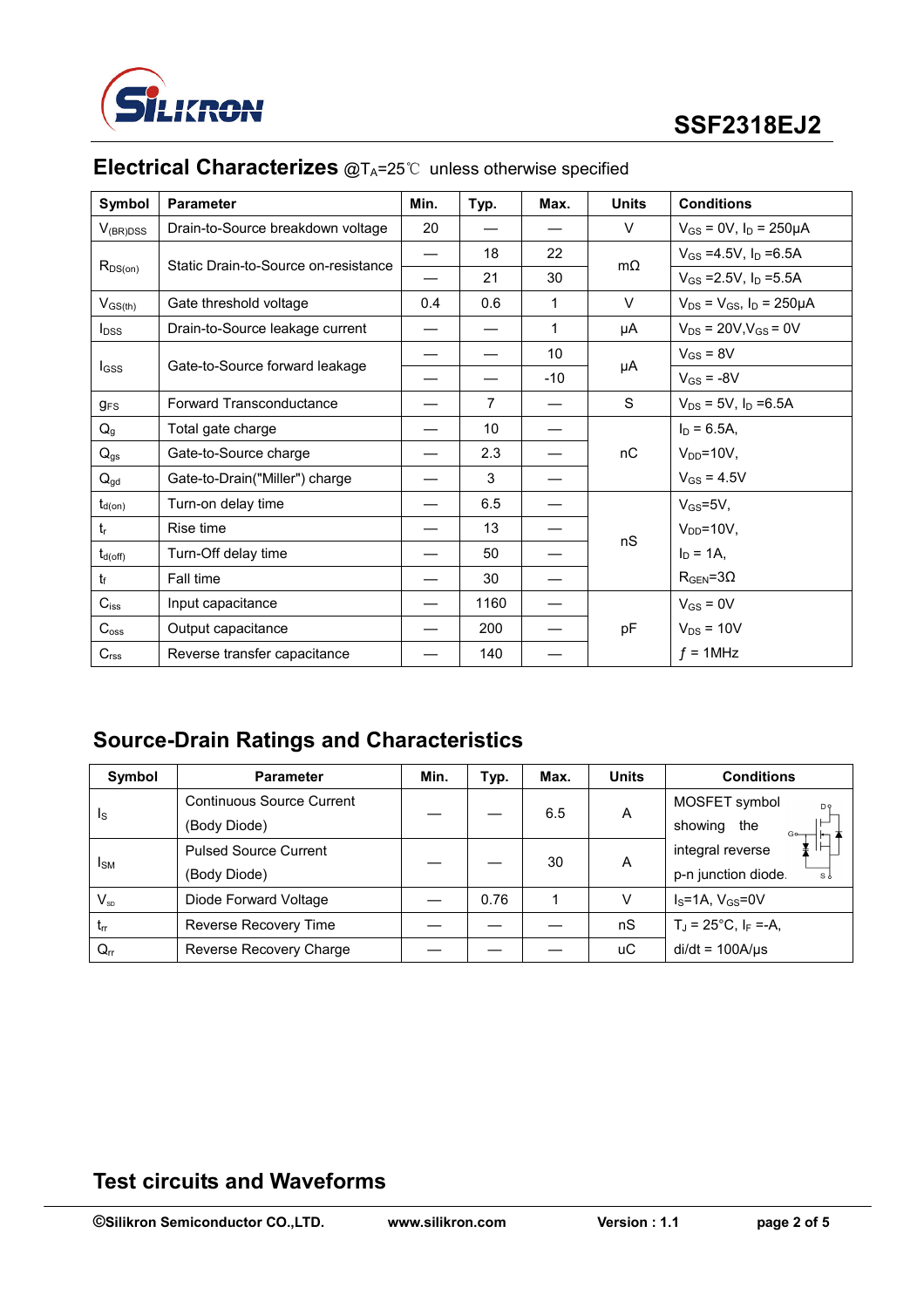

#### **EAS** test circuits:



**Gate charge test circuit:** 



**Switch time test circuit: Switch Waveforms:**





### **Notes:**

- ①The maximum current rating is limited by bond-wires.
- ②Repetitive rating; pulse width limited by max. junction temperature.
- ③The power dissipation PD is based on max. junction temperature, using junction-to-ambient thermal resistance.
- $\circledA$ The value of R<sub>θJA</sub> is measured with the device mounted on 1in 2 FR-4 board with 2oz. Copper, in a still air environment with TA =25°C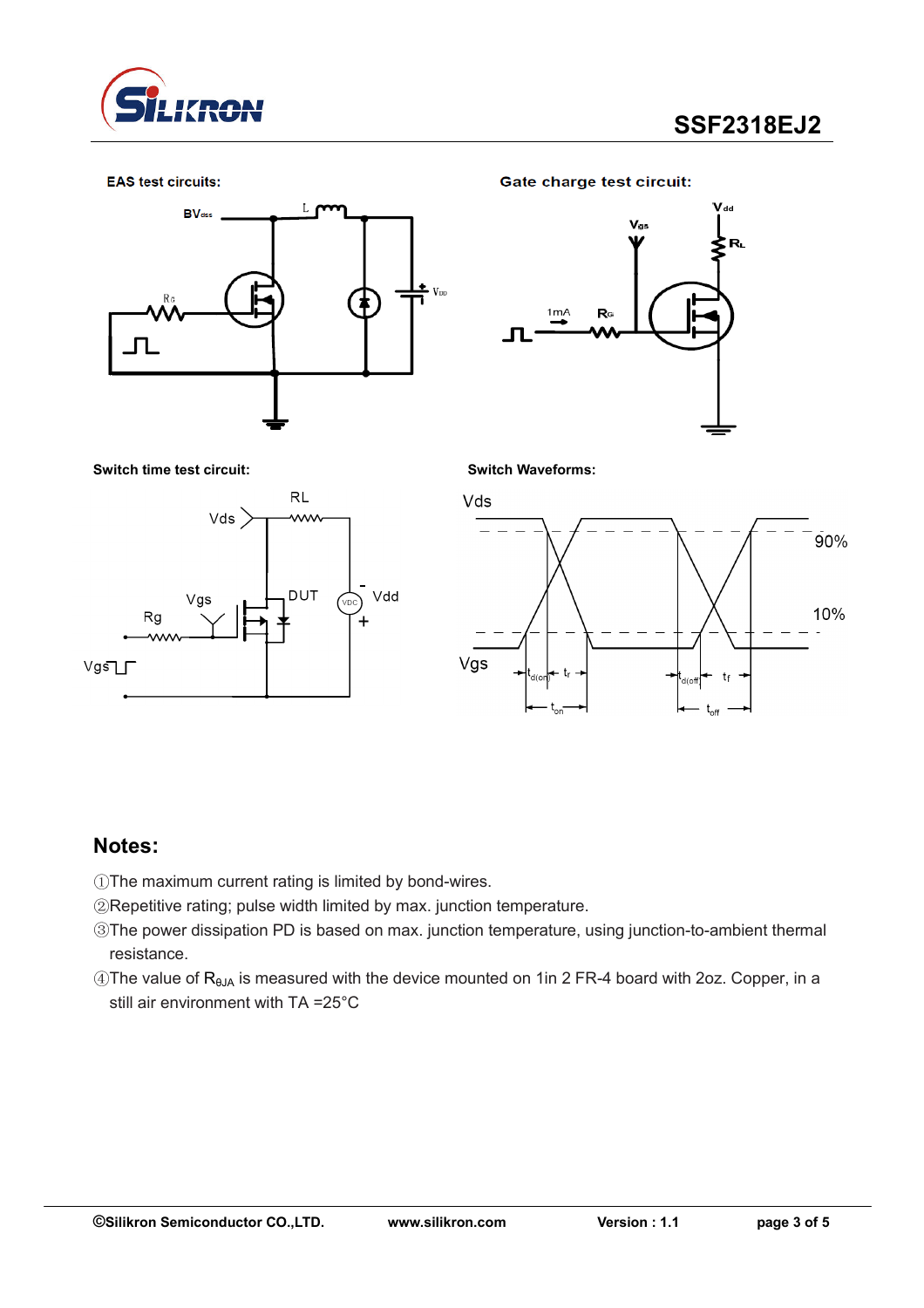



### **Mechanical Data**:



#### **DFN 2 x 2-6L PACKAGE INFORMATION**

## **Notes:**

①Does not fully conform to JEDEC registration MO-229 dated Aug/2003.

②Dimensions are in millimeters.

③Dimensions and tolerances per ASME Y14.5M. 1994.



RECOMMENDED LAND PATTERN OPT 1



RECOMMENDED LAND PATTERN OPT 2